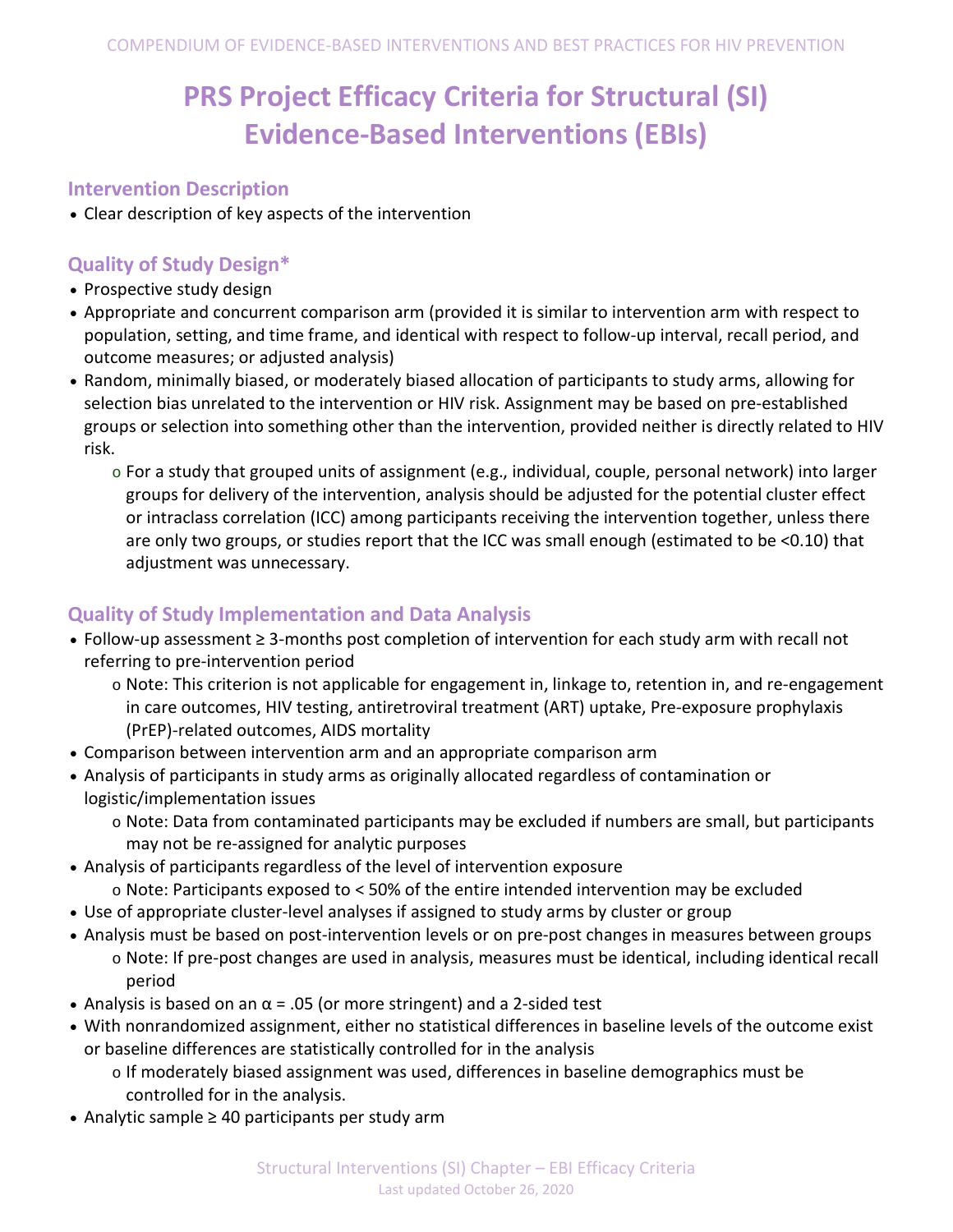o Note: Studies that meet all evidence-based criteria with the exception of sample size (i.e., n ≥ 40 per arm), and have at least 25 participants per study arm will be considered as evidence-informed (see Structural Evidence-Informed [EI] criteria).

# **Strength of Evidence**

#### **Demonstrated Significant Positive Intervention Effects**

- Positive and statistically significant (p < .05) intervention effect for ≥1 relevant outcome measure
- A positive intervention effect is defined as:
	- o a greater reduction (or lower increase) in HIV/STD incidence, risk behaviors or HIV-related stigma;
	- o a greater increase in HIV protective behaviors (including HIV testing, PrEP-related behaviors);
	- $\circ$  greater improvement in, or higher level of, a medication adherence-related behavioral or biologic outcome (including viral suppression);
	- o a greater increase in ART or PrEP prescriptions by providers; or
	- $\circ$  greater improvement in engagement in, linkage to, retention in, engagement or re-engagement in HIV medical care in the intervention arm relative to the comparison arm
- A relevant outcome is defined as:
	- $\circ$  Sex risk behaviors (e.g., abstinence, mutual monogamy, number of sex partners, consistent condom use with anal/vaginal sex, condomless anal/vaginal sex, proportion of anal/vaginal sex acts protected, refusal to have unsafe sex) directly impacting HIV risk
	- $\circ$  Drug injection behaviors (e.g., frequency of injection drug use, needle sharing)
	- o PrEP-related:
		- Screening for PrEP eligibility and referring to PrEP services: assessed HIV risk behavior to identify participants as eligible PrEP candidates and referred them to PrEP services (e.g., scheduled the first PrEP service appointment)
		- Linkage to PrEP care: a participant completed a healthcare visit that includes being prescribed PrEP
		- PrEP initiation/uptake: initiation of PrEP among PrEP-naïve participants or those who were not PrEP users as defined by study authors via self-report or medical or pharmacy records (e.g., filled a prescription for PrEP, started PrEP)
		- PrEP use: on PrEP (including lifetime, current use) based on self-report or medical or pharmacy records
		- PrEP medication adherence or persistence: taking PrEP on a regularly agreed to schedule (e.g., daily dose, on demand) measured by electronic data monitoring (e.g., Medication Event Monitoring System [MEMS] caps), pill count, pharmacy refill, self-reported adherence, or medical record
		- PrEP drug levels: based on assays that assess PrEP drug or drug metabolite levels in plasma, urine, hair, or dried blood spots
		- Retention in PrEP care: completed PrEP medical visit(s) over a period of time (e.g., attended one visit every 3 months for at least 6 months) that is self-reported or documented in medical records
		- PrEP at the system or community level (e.g., number of people on PrEP assessed at the healthcare system or community level)
	- o ART or PrEP prescriptions (as outcomes of provider interventions only; self-reported by provider or documented in medical or pharmacy records)
	- o HIV-related stigma
	- o HIV testing (e.g., utilization of HIV C&T services, repeat testing, self-testing)
		- Note: HIV testing is a relevant outcome only if the study reports new HIV infections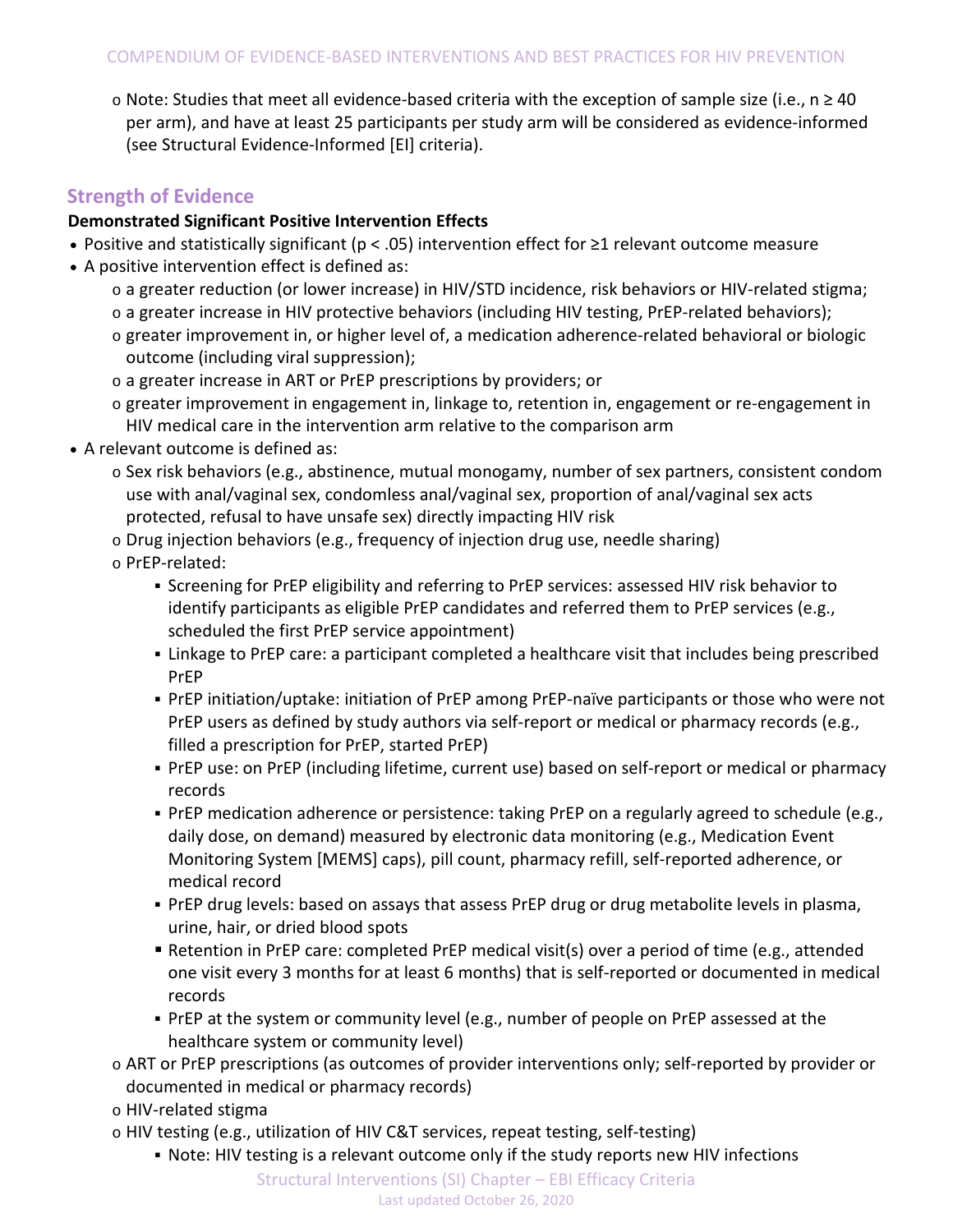- $\circ$  a medication adherence outcome measure that may include electronic data monitoring (e.g., MEMs caps), pill count, pharmacy refill, or self-reported adherence
- o a biologic measure indicating HIV or STD (e.g., prevalence or incidence measures of hepatitis, HIV, or other STDs)
	- Note: Biologic measures of STD infections are relevant outcomes only as a proxy for HIV behavior
- o HIV morbidity or AIDS mortality (includes biologic measures of HIV viral suppression or CD4 count)
- o HIV medical care visit measures of a completed outpatient primary HIV medical care visit or HIV viral load and/or CD4 count when used as proxies for a HIV medical care visit
	- For *engagement in care*, a relevant outcome is having one completed HIV medical visit
	- For *linkage to care*, a relevant outcome is the completed first HIV medical visit for newly diagnosed HIV-positive persons
	- For *retention in care*, a relevant outcome is having completed multiple HIV medical visits over a period of time
	- For *re-engagement in care*, a relevant outcome is the completed HIV medical visit for persons who were lost to or inconsistent in care
		- Note: Completed HIV medical visits must be documented in medical records, administrative or agency records, or surveillance reports
		- Note: Self-reports of completed medical visits validated by medical records; administrative or agency records are also acceptable
- In summary, the effect must be:
	- o reported at the required follow-up
	- o based on the quality of the study design
	- o based on the study implementation and analysis

#### **No Demonstrated Significant Negative Intervention Effects**

- No negative and statistically significant (p < .05) intervention effect for any relevant outcome
	- o A negative intervention effect is defined as:
		- a greater increase in HIV/STD incidence, risk behaviors or HIV-related stigma;
		- a greater decrease in HIV protective behaviors (including HIV testing, PrEP-related behaviors);
		- greater reduction in, or lower level of, a medication adherence-related behavioral or biologic outcome;
		- greater decrease in ART or PrEP prescriptions by providers; or
		- lower level of engagement in, linkage to, retention in, or re-engagement in HIV medical care in the intervention arm relative to the comparison arm

# **Additional Limitations to Evaluate**

- No evidence that additional limitations resulted in a fatal flaw:
	- o A fatal flaw has occurred when the overall evaluation of limitations indicates they resulted in considerable bias, thus substantially reducing the confidence of the findings.
	- o Examples of item limitations to check for possible fatal flaw:
		- Effects only found within potentially biased subset analyses
		- Substantial missing data. Missing data plus loss to attrition exceeds acceptable limits for retention alone (≥ 40%)
			- Note: This criterion is not applicable for engagement in, linkage to, retention in, and reengagement in care outcomes, HIV testing, antiretroviral treatment (ART) uptake, linkage